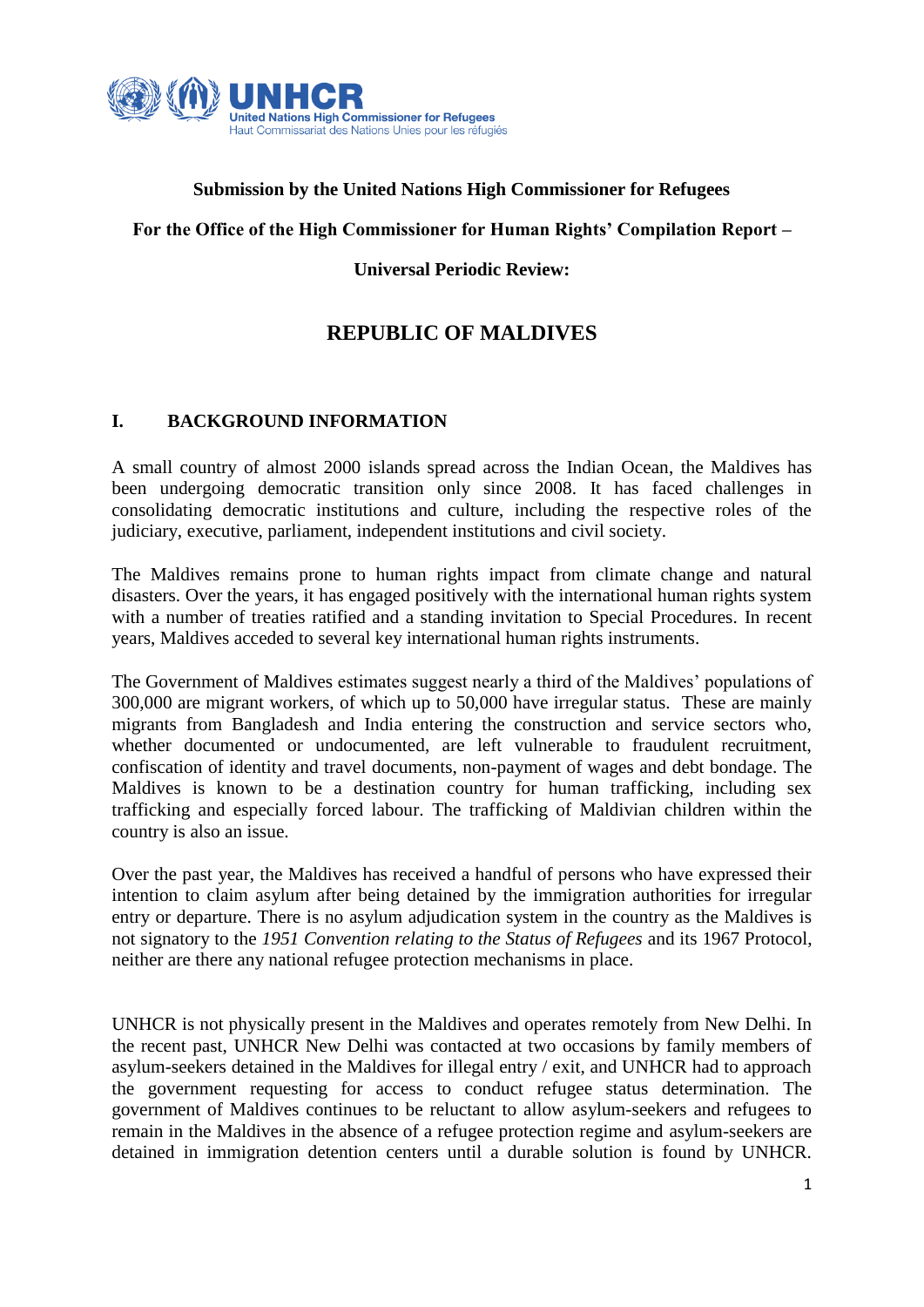Additionally, UNHCR is not aware of the exact number of asylum-seekers in the Maldives and whether they have been deported or travelled on to other countries, as there is yet to be established a regular information sharing platform between UNHCR and the Government of Maldives, so that a comprehensive and nationally owned response mechanism can be built.

In order to develop conducive asylum systems in the Maldives which allows for collaborative and comprehensive response including capacity development, UNHCR has initiated preliminary dialogue with the Maldivian authorities. However, the outcome is difficult to predict at this juncture as the concept of a national refugee protection framework is nascent to the Maldivian authorities.

In terms of Statelessness, Maldives is not party to the *1954 Convention relating to the Status of Stateless Persons* nor to the *1961 Convention on the Reduction of Statelessness* and there is no national legislation guiding prevention and reduction of statelessness or the protection of stateless persons.

# **II. ACHIEVEMENTS AND BEST PRACTICES**

Maldives is one of the 50 Bali Process countries and has in late 2013, passed a bill on antihuman trafficking, which makes trafficking in persons a criminal offence with perpetrators liable to 10 to 15 years imprisonment. The bill, which entered the Maldivian parliament – the People's Majlis – in April 2013, also criminalizes offenses such as forced labour and fraudulent recruitment as acts of human trafficking. The first piece of legislation that criminalizes human trafficking is a huge stepping stone to addressing numerous migration challenges in the Maldives.

Maldives has in recent years made significant efforts to highlight at the international level the potential risks of climate change, especially to low lying islands such as theirs. They have also made important efforts at the domestic level to provide assistance and facilitate durable solutions for the estimated 12,000 persons internally displaced as a result of the 2004 tsunami, and have put in place national development, disaster risk reduction plans, and climate change adaptation strategies which address the socio-economic dimensions of these issues as well as the need for physical protection.

# **III. KEY PROTECTION ISSUES, CHALLENGES AND RECOMMENDATIONS**

### **Issue 1: Creation of a refugee protection framework**

The establishment of a national legal framework and subsequent accession to the 1951 Refugee Convention would provide enable the Government of Maldives to adequately protect asylum-seekers and refugees, in line with its international obligations. UNHCR stands ready to work closely with the government and the National Human Rights Commission to meet existing and potential challenges of displacement as well as the management of individual asylum claims including on immediate capacity enhancement

### **Recommendation**

UNHCR recommends that Maldives: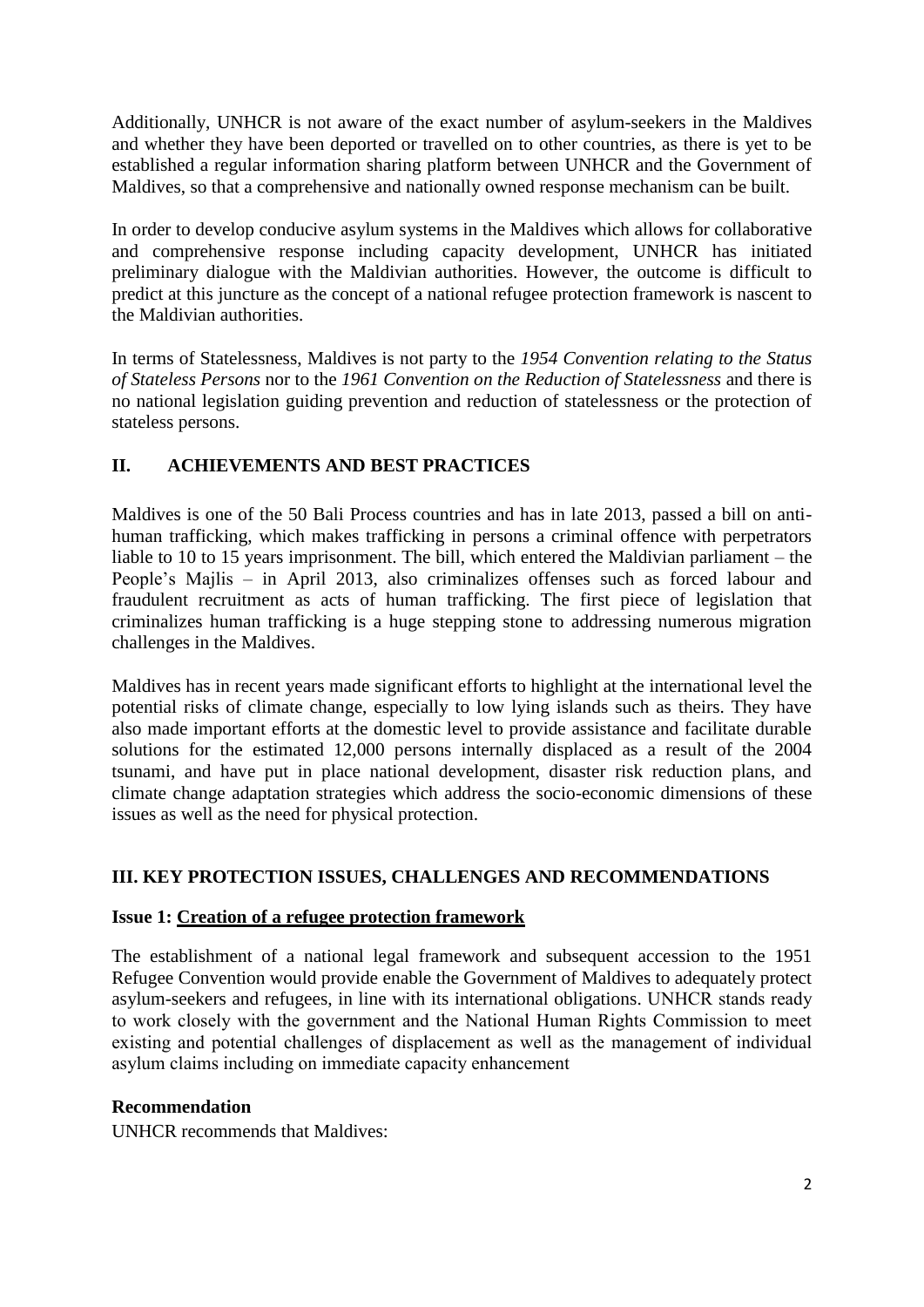*Articulates a national refugee protection framework through the development of administrative orders / instructions and asylum adjudication or registration structures so as to allow asylum issues to be dealt with in an immediate, constructive, collaborative and rights based manner.*

### **Issue 2: Upholding the principle of non-refoulement**

In the absence of any national asylum systems or corresponding adjudication structures in the Maldives, it is likely that some asylum-seekers may have been turned away upon arrival, without having the opportunity to present a claim for protection.

### **Recommendations**

UNHCR recommends that Maldives:

 *Ensure unhindered access of persons in need of international protection to its territory and fully comply with the principle of non-refoulement.*

### **Issue 3: Detention of asylum-seekers**

Persons who lodge asylum claims in the Maldives are mostly in detention centres and contact UNHCR through their relatives abroad. There is no established system between the Maldives and UNHCR New Delhi to regularly share information on asylum-seekers in detention or amongst the migrant population who may be in need of international protection if returned. There is also no mechanism to regularly share updates with UNHCR on migration trends whether on asylum-seekers in detention, migrants in detention so that effective response mechanisms can be established.

### **Recommendations**

UNHCR recommends that Maldives:

- *Ensure detention of persons in need of international protection is only used as a measure of last resort and, where necessary, for as short a period as possible and apply alternatives to detention; and*
- *Establish a regular information sharing platform with UNHCR to enable early identification of asylum-seekers and establishment of appropriate response mechanisms.*

### **Issue 4: Prevention of statelessness and protection of stateless persons**

Maldives is not a State party to either the *1954 Convention relating to the Status of Stateless Persons* or the *1961 Convention on the Reduction of Statelessness.* Accession to the Statelessness Conventions would establish a framework to prevent and reduce statelessness and avoid the detrimental effects of statelessness on individuals and society by ensuring minimum standards of treatment for stateless persons. The *1954 Convention relating to the Status of Stateless Persons* ensures minimum standards of treatment for stateless persons in respect to a number of fundamental rights. These include, but are not limited to, the right to education, employment, housing and public relief. Importantly, the *1954 Convention* also guarantees stateless persons a right to identity and travel documents and to administrative assistance. Furthermore, the *1961 Convention on the Reduction of Statelessness* establishes an international framework to ensure the right of every person to a nationality by establishing safeguards to prevent statelessness at birth and later in life. This treaty is therefore complementary to standards contained in other human rights treaties. An increase in the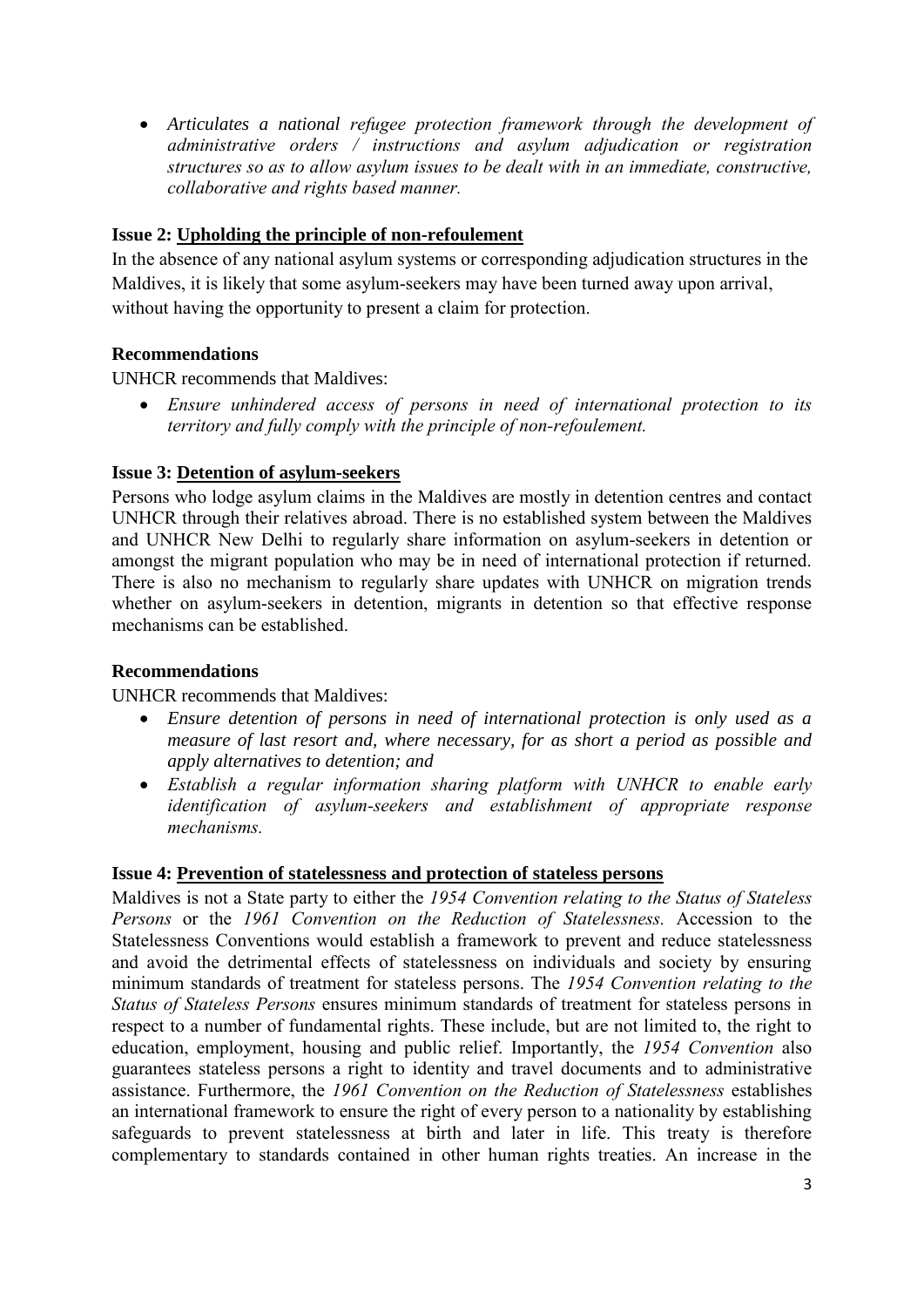number of State parties to the two Statelessness Conventions is essential to strengthening international efforts to prevent and reduce statelessness and ensuring full enjoyment of a number of these rights.

Of particular concern are the discriminatory provisions in the Constitution that all Maldivians should be Muslims, thus excluding non-Muslims from obtaining citizenship or from accessing public positions, and mainly affecting people of a different ethnic origin. Furthermore, the Laws governing marriage and citizenship do not confer equitable rights to women. By law a Maldivian woman cannot marry a non-Muslim foreigner unless he converts to Islam first. A Maldivian man, however, can marry a non-Muslim foreigner if the foreigner is Christian or Jewish. A Maldivian man cannot marry a non-Muslim foreigner who is not Christian or Jewish unless the woman converts to Islam prior to marriage. The Government interprets the conversion by a Muslim to another religion as a violation of Islamic law, which could result in punishment, including loss of the convert's citizenship.

### **Recommendations**

UNHCR recommends that Maldives:

- *Consider acceding to the 1954 Convention relating to the Status of Stateless Persons and the 1961 Convention on the Reduction of Statelessness;*
- *Take steps to draft and adopt national legislation guiding prevention and reduction of statelessness or the protection of stateless persons; and*
- *Continue its legislative, institutional and socio-economic reforms to provide an effective framework to address gender mainstreaming, violence against women, religious intolerance, particularly with regard to citizenship.*

### **Issue 5: Creation of a national framework on the protection and assistance of internally displaced persons (IDPs)**

The Maldives has in recent years made significant efforts to highlight at the international level the potential risks of climate change, especially to low lying islands such as theirs. They have also made important efforts at the domestic level to provide assistance and facilitate durable solutions for the estimated 12,000 persons internally displaced as a result of the 2004 tsunami, and have put in place national development, disaster risk reduction plans, and climate change adaptation strategies which address the socio-economic dimensions of these issues as well as the need for physical protection. However, the search for sustainable solutions for some IDPs still displaced as a result of the 2004 tsunami needs to be intensified.

In the context of the various challenges faced by the Maldives, disaster risk reduction and adaptation strategies, although essential, will not be sufficient to prevent internal displacement altogether. UNHCR and the international community stand ready to support the government to set in place a national policy and legislative framework on internal displacement, in line with international human rights and the Guiding Principles on Internal Displacement, and to strengthen the capacity of institutional support structures addressing the issue such as the National Disaster Management Centre, and relevant local authorities. The Special Rapporteur on the Human Rights of IDPs has recommended, among others, that Maldives "*Develop, in consultation with key stakeholders, policies, implementing legislation, guidance documents and other frameworks,*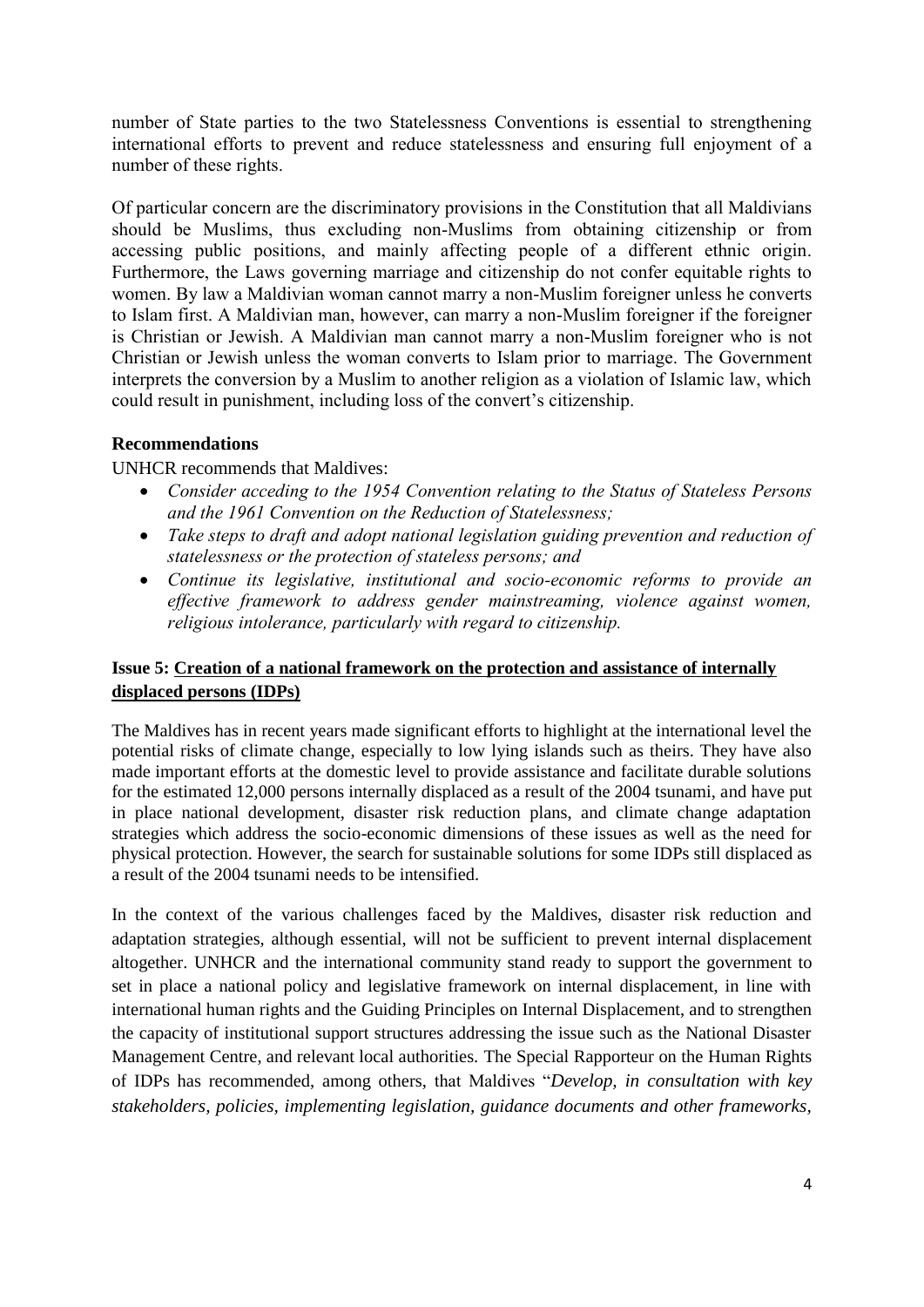*to ensure a comprehensive national response to all stages of internal displacement due to*  sudden and slow-onset natural disasters, including climate change-induced displacement."<sup>1</sup>

### **Recommendations**

UNHCR recommends that Maldives:

- *Develop a national framework on the rights, responsibilities and standards relevant to persons affected by internal displacement, in line with international human rights standards and the Guiding Principles on Internal Displacement; and*
- *Review the situation of those currently still displaced and living in temporary shelters in order to address their dire living conditions and assists them in finding sustainable durable solutions.*

### **Issue 6: Migration and trafficking**

There remain reports of exploitation of migrant workers through fraudulent recruitment practices by their agents, withholding of wages and confiscation of passports. Shelters to accommodate trafficking victims and support services are not operational. While welcoming the State party's membership of International Labour Organisation (ILO) in 2009, there are reports of hostility against non-citizens and mistreatment of migrant workers by their employers.

Lack of resources and capacity appear to be a challenge faced by authorities in establishment of institutional mechanisms and to implement the Anti-Human Trafficking Act.

Often migrants, victims of trafficking and asylum-seekers are at risk of being clubbed together in State response as there are no systems in place to identify different categories of persons in a mixed migration context.

Additionally, the Law is silent on protection mechanisms for individuals who have been trafficked, or who fear being trafficked, and who fear persecution or other serious harm upon return to their country of origin, to ensure that they have access to fair and efficient asylum procedures, to determine their claims and identify an appropriate durable solution. Another gap in the Law is the absence of a mechanism to ensure that victims of trafficking who are with no identity documents are able to establish their identity and nationality in order to prevent statelessness.

### **Recommendations**

**.** 

### UNHCR recommends that Maldives:

- *Ensure current efforts towards implementing the Anti-Human Trafficking law be inclusive of access to fair and efficient asylum procedures for victims of trafficking who may be in need of international protection; and ;*
- *Establish procedures to identify and support asylum-seekers amongst the broader categories of migrants who may otherwise be at risk of persecution if deported.*

<sup>&</sup>lt;sup>1</sup>Report of the Special Rapporteur on the human rights of internally displaced persons, Chaloka Beyani, Addendum, Mission to Maldives, A/HRC/19/54/Add. 1 , 30 January 2012, para. 71.b, available at: [http://www.ohchr.org/Documents/Issues/IDPersons/A.HRC.19.54.Add.1\\_en.pdf](http://www.ohchr.org/Documents/Issues/IDPersons/A.HRC.19.54.Add.1_en.pdf)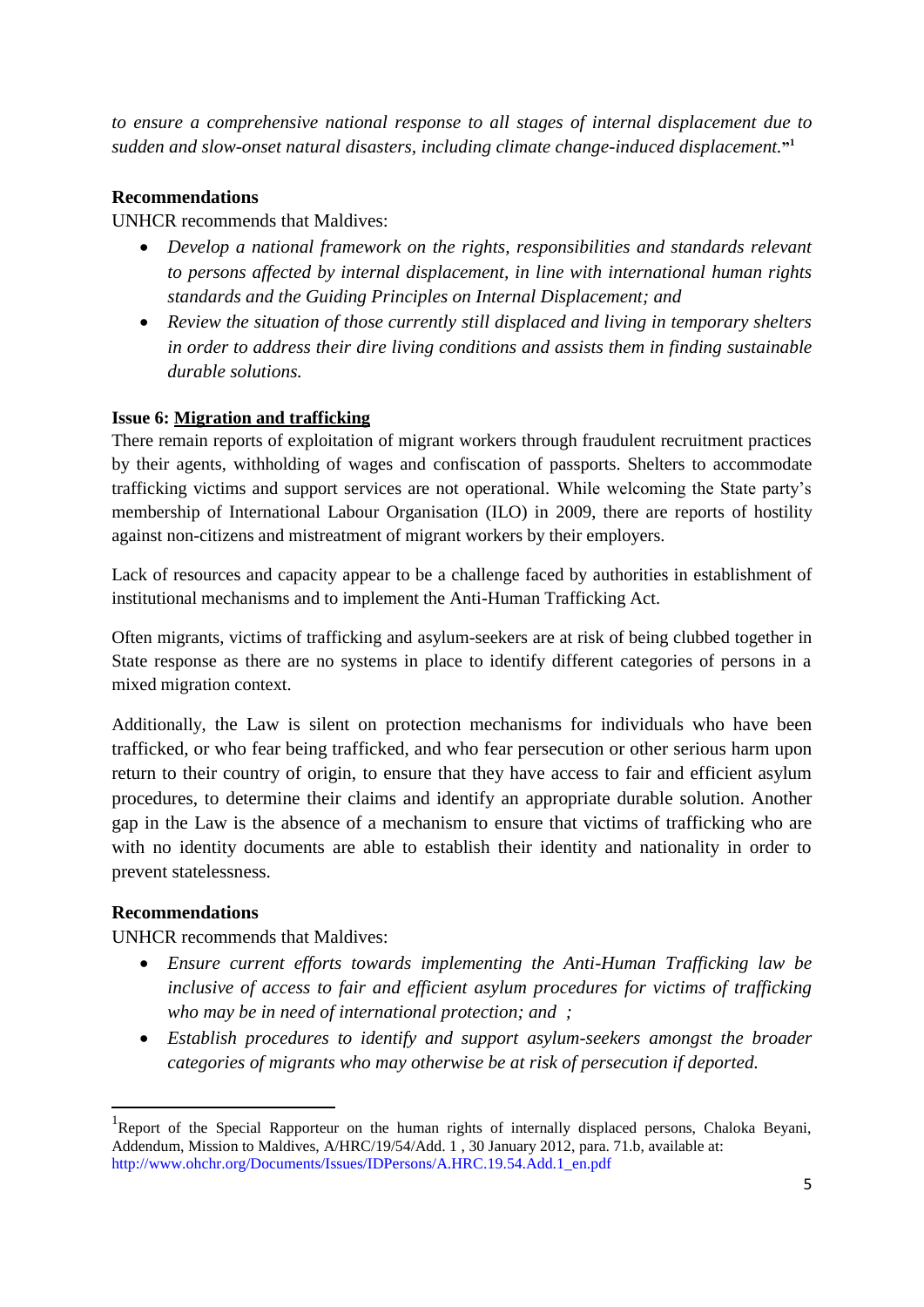**Human Rights Liaison Unit Division of International Protection UNHCR October 2014**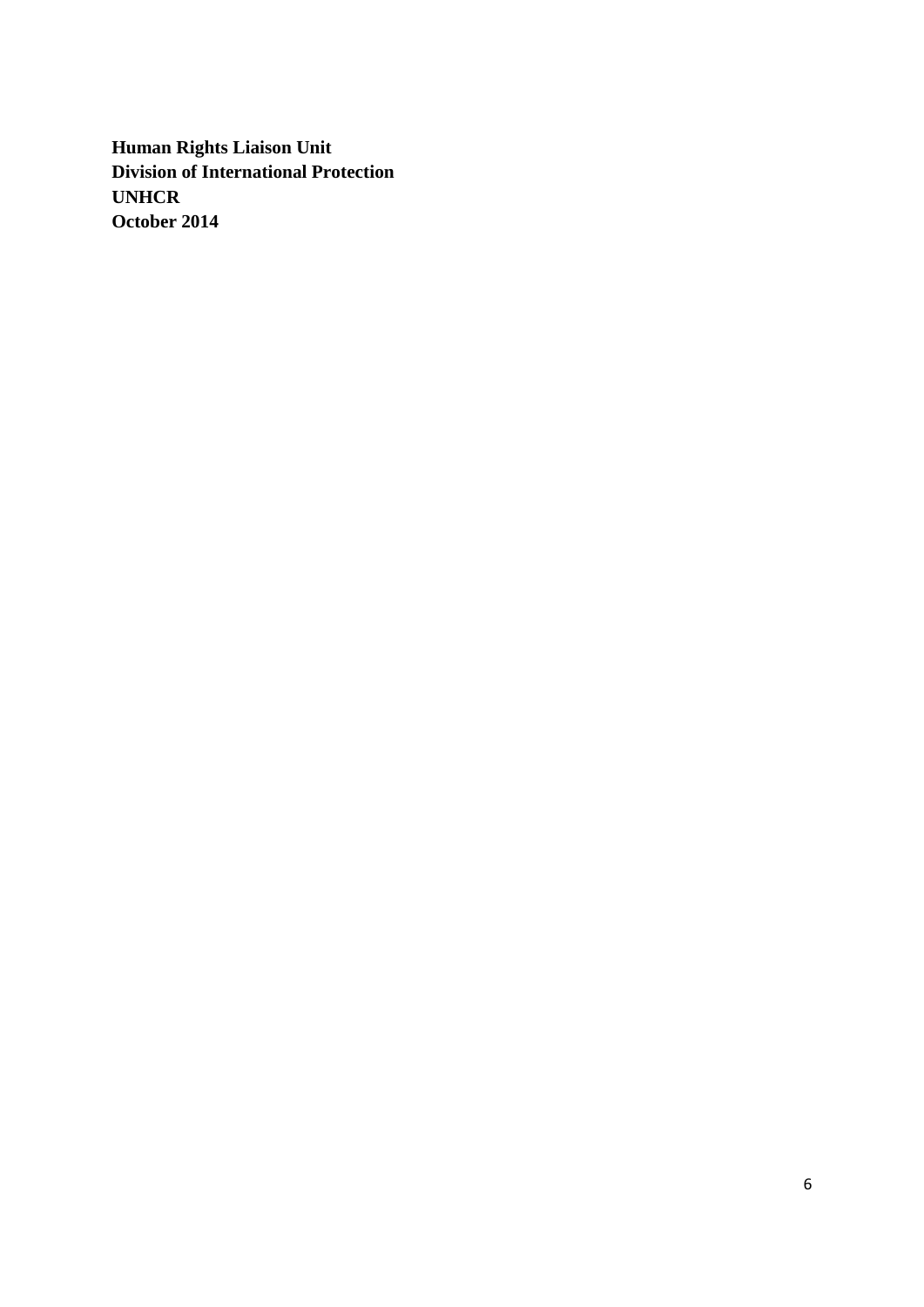### **Excerpts of Concluding Observations and Recommendations from UN Treaty Bodies and Special Procedures' Reports**

### **- Universal Periodic Review:**

### **MALDIVES**

We would like to bring your attention to the following excerpts from UN Treaty Monitoring Bodies' Concluding Observations and Recommendations and from UN Special Procedures mandate holders' reports relating to issues of interest and persons of concern to UNHCR with regards to Maldives.

### **I. Treaty Bodies**

### **Human Rights Committee**

[Concluding observations \(2012\) CCPR/C/MDV/CO/1, 105](http://tbinternet.ohchr.org/_layouts/treatybodyexternal/Download.aspx?symbolno=CCPR/C/MDV/CO/1&Lang=En)<sup>th</sup> Session 30 August 2012

The Concluding Observations of the Human Rights Committee contain the following paragraphs with observations and recommendations of particular interest to UNHCR and our persons of concern:

### **C. Principal matters of concern and recommendations**

5. The Committee considers the State party's reservation to article 18 of the Covenant to be incompatible with the object and purpose of the Covenant (General Comments No. 22 and No. 24) because: a) it applies unrestrictedly to all the provisions of article 18 of the Covenant, including the right to have or adopt a religion, which right may not be subject to restriction; b) moreover, the reservation is not specific, and does not make clear what obligations of human rights compliance the State party has or has not undertaken (General Comment No. 24, para. 19).

### **The State party should withdraw its reservation to article 18 of the Covenant.**

6. While noting that the State party, in 2008, adopted a Constitution which includes a Human Rights Chapter, the Committee is concerned that the provisions of article 16 (b) of the Constitution provides that "the limitation of a right or a freedom specified in this Chapter by a law enacted by the People's Majlis as provided in the Constitution, and in order to protect and maintain the tenets of Islam, shall not be contrary to article (a)" impedes the application of the Covenant in the domestic legal order of the State party. It is also concerned that very few cases are known where the provisions of the Covenant have been directly invoked before the courts (art. 2).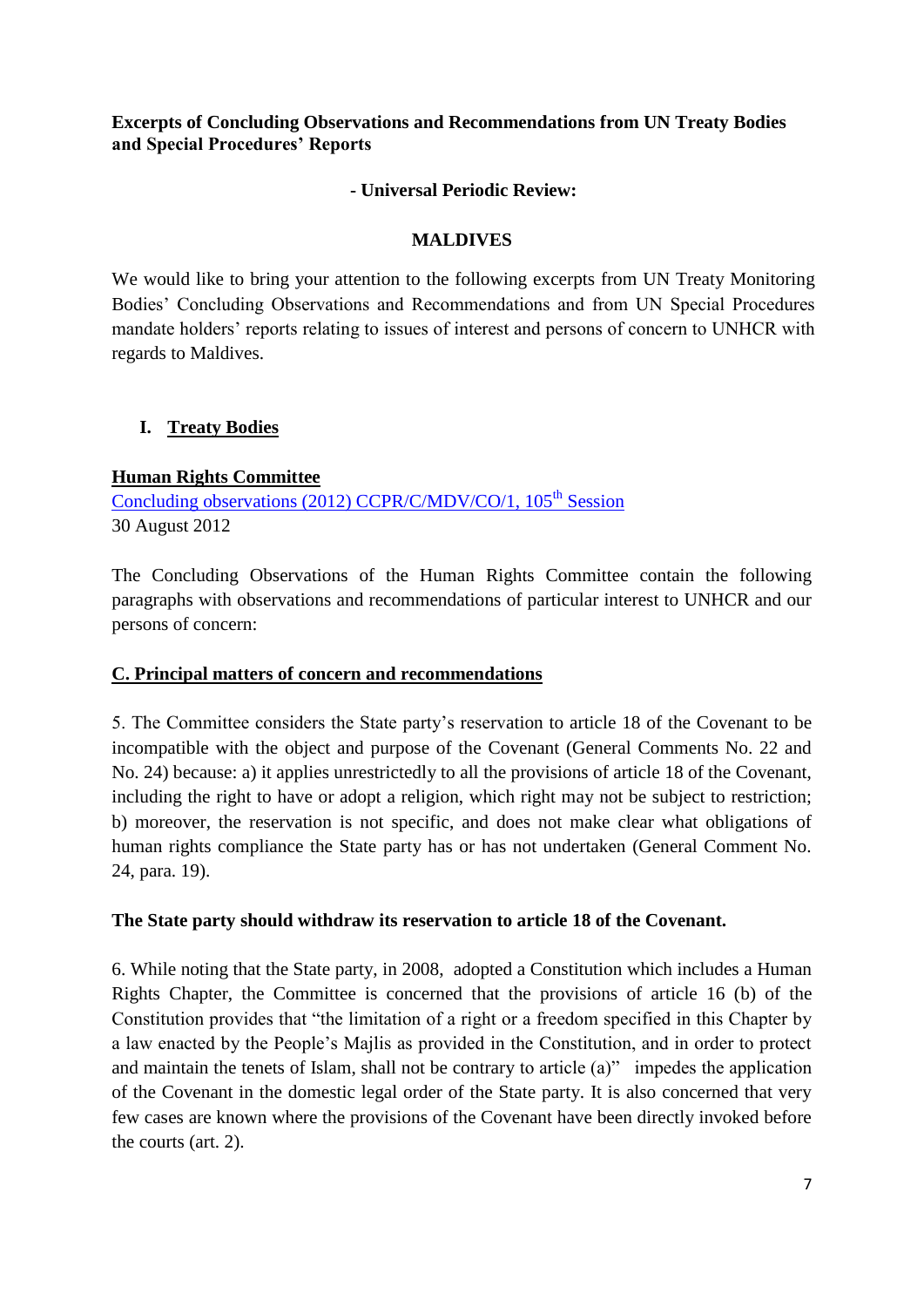**The State party should take all measures to give full and unimpeded effect to the provisions of the Covenant in its domestic legal order and ensure that the provisions of article 16 (b) of the Constitution are not invoked to justify the failure by the State party to fulfil its obligations under the Covenant. . The State party should also undertake efforts aimed at, inter alia, training its judges, magistrates, prosecutors and lawyers on the provisions of the Covenant and by conducting awareness-raising campaigns for the population on the rights protected by the Covenant.**

9. The Committee is concerned at article 9 (d) of the Constitution according to which a non-Muslim may not become a citizen of the Maldives (art. 2, 18, 26).

# **The State party should revise its Constitution to ensure that religion is not a basis for citizenship.**

11. The Committee, while noting the adoption of the Domestic Violence Act in April 2012, is concerned at the persistence of domestic violence, in particular violence against women and girls, in the State party. The Committee is also concerned at the low rate of complaints lodged for domestic violence, and at the lack of effective mechanisms of protection and rehabilitation for victims (art. 2, 3, 7,).

**The State party should take the necessary measures to implement fully the Domestic Violence Act. It should facilitate complaints from victims without fear of reprisals, intimidation or exclusion by the community; investigate, prosecute and punish those responsible with appropriate penalties; and provide compensation to victims. The State party should further establish a proper mechanism of protection, including by setting up shelters and by providing psychological rehabilitation and conduct awarenessraising campaigns on the negative impacts of domestic violence.** 

17. The Committee is concerned at reports relating to trafficking in migrants from neighbouring countries for labour and sexual exploitation purposes. While noting that trafficking is prohibited by article 25 (a) of the Constitution, the Committee is concerned that no legislation has yet been enacted by the State party to prevent and protect against trafficking in persons. The Committee is further concerned at the lack of statistical data on the number of trafficked persons, the investigations conducted, the number of prosecutions and convictions, and the protective measures put in place, as well as the absence of a strategy to combat trafficking (art.8).

### **The State party should:**

**(a) Conduct a study on the root causes of trafficking and provide statistical data on those trafficked;**

**(b) Speed up the adoption of the Bill prohibiting and punishing all forms of trafficking in persons and implement it;**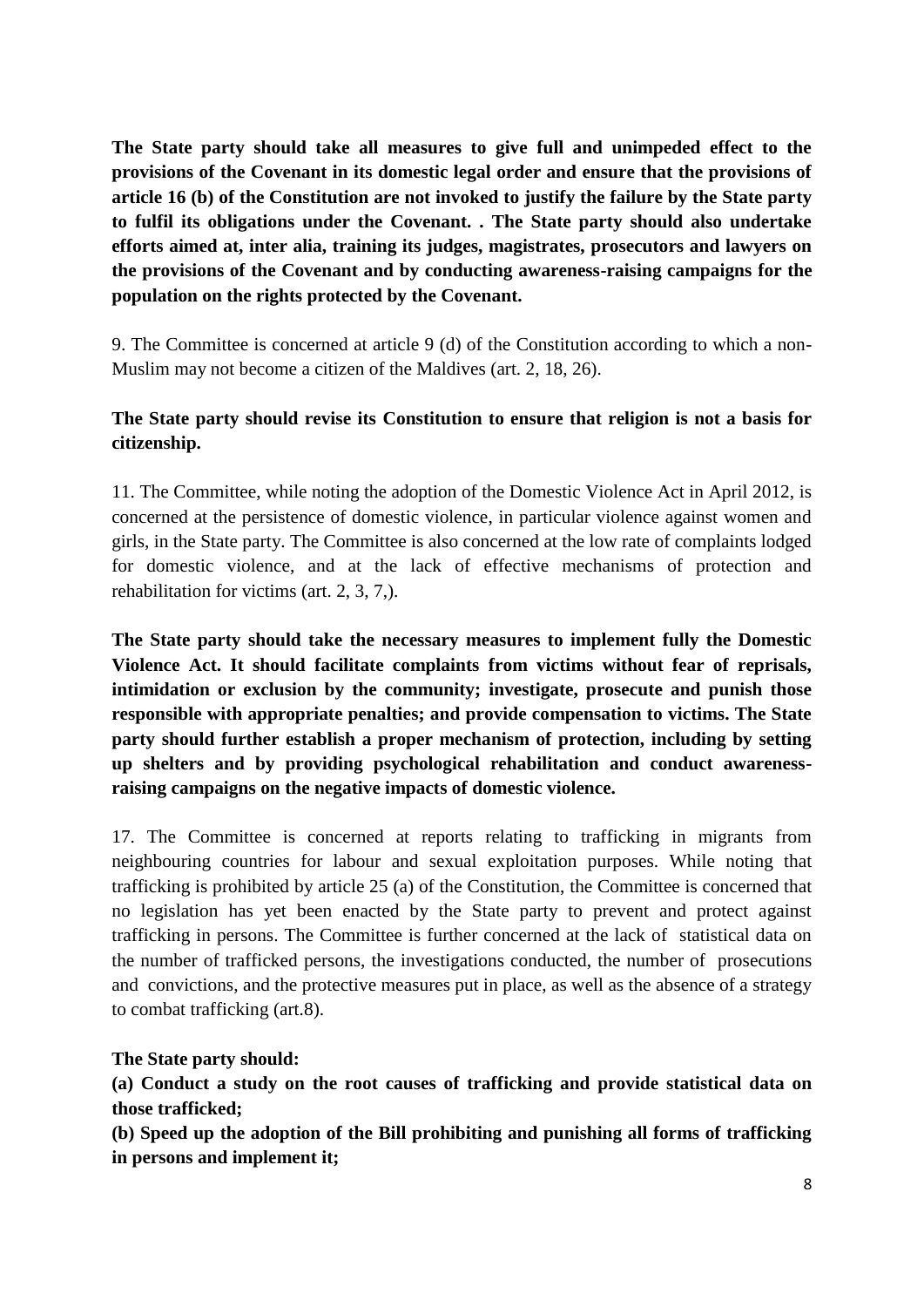**(c) Investigate incidences of trafficking and prosecute those responsible;** 

**(d) Provide protective measures, in particular shelters, as well as rehabilitation and compensation to victims;**

**(e) Adopt a National Plan of Action on Trafficking in persons.**

21. The Committee is concerned at the lack of effective protection against *non-refoulement* (art. 7, 13).

**The State party should adopt legislation to ensure respect for the principle of** *nonrefoulement* **especially when persons risk being subjected to torture or other cruel, inhuman and degrading treatment or punishment or other serious human rights violations in their country of return.**

24. The Committee is concerned at the fact that non-Muslims can only practice their religion in private and do not have public places of worship. It is also concerned that it is prohibited for Maldivian citizens to adopt a religion other than Islam (art. 2, 18).

The State party should revise its legislation to authorize non-Muslims to practice and manifest their religion, including in places of public worship. The State party should abolish the crime of apostasy in its legislation and allow Maldivians to fully enjoy their freedom of religion.

## **Committee on the Elimination of Racial Discrimination**

[Concluding observations \(2011\) CERD/C/MDV/CO/5-12, 79](http://tbinternet.ohchr.org/_layouts/treatybodyexternal/Download.aspx?symbolno=CERD/C/MDV/CO/5-12&Lang=En)<sup>th</sup> Session 14 September 2011

The Concluding Observations contain the following paragraphs with the observations and recommendations of particular interest to UNHCR and our persons of concern.

# **B. Positive aspects**

4. The Committee welcomes positive developments which have taken place in the Maldives, including:

(c) The 2009 Expatriate Employment Regulation protecting the rights of migrant workers;

5. The Committee also welcomes the ratification of a number of international human rights instruments since 1999, including:

(a) The International Covenant on Economic, Social and Cultural Rights of 1966 in 2006;

(b) The International Covenant on Civil and Political Rights of 1966 in 2006;

(c) The Convention against Torture and Other Cruel, Inhuman or Degrading Treatment or Punishment of 1984 in 2004;

# **C. Concerns and recommendations**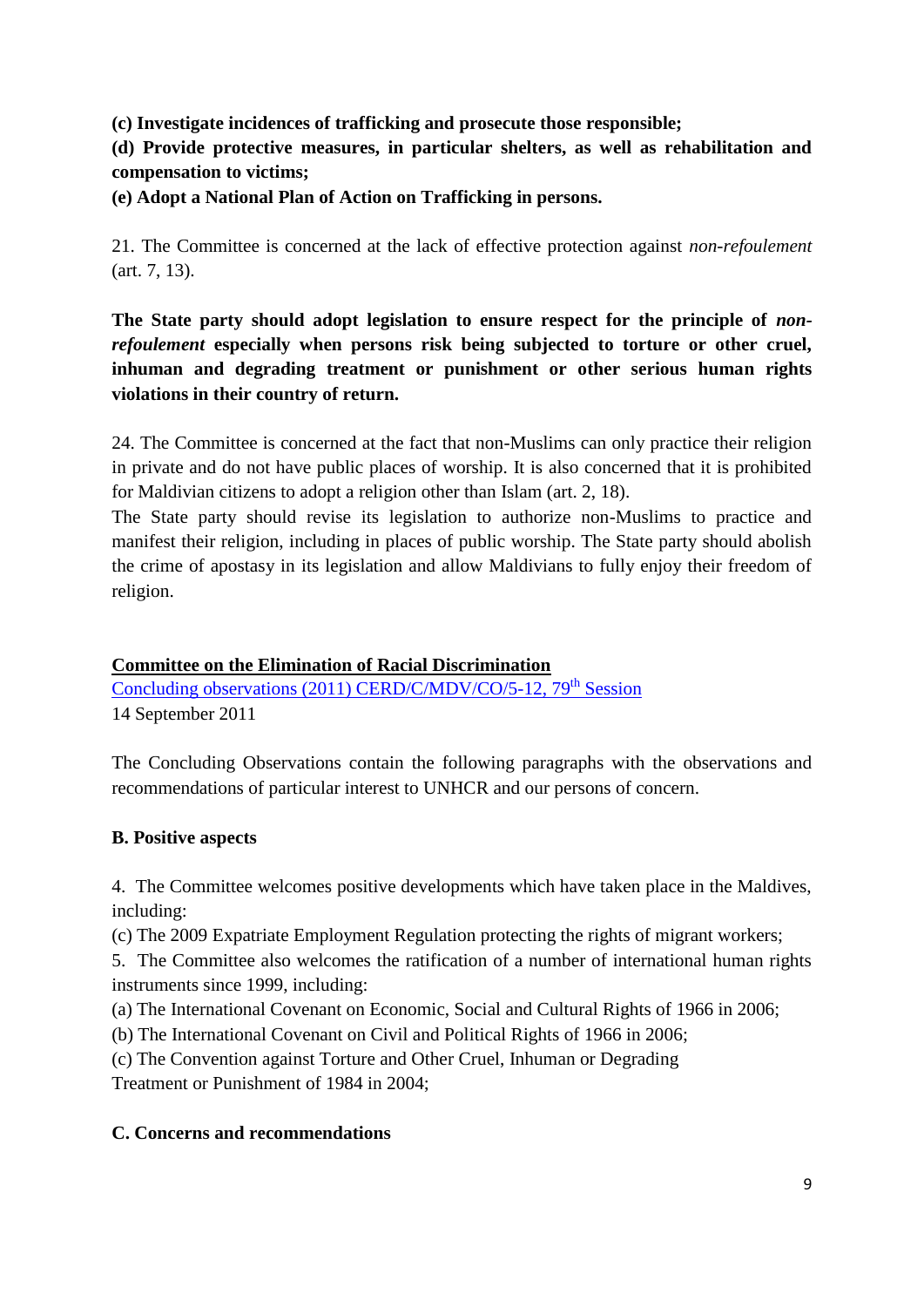7. The Committee regrets that the State party has not provided disaggregated data on the composition of the population to assess progress made in eliminating all forms of racial discrimination.

**In light of its general recommendation No. 4 (1973) on the demographic composition of the population and paragraphs 10 and 12 of its revised reporting guidelines (CERD/C/2007/1), the Committee recommends that the State party include disaggregated demographic data on the ethnic composition of the population in its next periodic report.** 

8. While welcoming the information provided by the State party that an Anti- Discrimination Act is earmarked for 2012, the Committee is concerned about the absence of comprehensive legislation to prevent and prohibit racial discrimination (art. 1 and 4).

**The Committee recommends that the State party enact the planned Anti-Discrimination Act as soon as possible in accordance with articles 1 and 4 of the Convention. In view of general recommendation No. 1 (1972) on States parties' obligations, States parties are invited to consider, in accordance with their national legislative procedures, the question of supplementing their legislation with provisions conforming to the requirements of article 1 and article 4 (a) and (b) of the Convention. The Committee invites the State party to make full use of the Convention and the Committee's other general recommendations when preparing this law.** 

10. The Committee is particularly concerned about discriminatory provisions in the Constitution that all Maldivians should be Muslims, thus excluding non-Muslims from obtaining citizenship or from accessing public positions, and mainly affecting people of a different national or ethnic origin (art. 2, 4 and 5).

**The Committee draws the attention of the State party to general recommendation No. 30 (2005) on discrimination against non-citizens which requests State parties to ensure that particular groups of non-citizens are not discriminated against with regard to access to citizenship or naturalization. Also, according to article 5 (d) (vii) of the Convention, the State party has the obligation to ensure that all persons enjoy their right to freedom of religion without any discrimination on racial or ethnic grounds. The Committee requests the State party to consider the possibility of modifying the discriminatory constitutional provisions in line with the Convention.** 

11. While welcoming the State party's membership of ILO in 2009, the Committee expresses concern about reports of hostility against non-citizens and mistreatment of migrant workers by their employers. It also notes with regret the lack of information on refugees and asylumseekers in the report of the State party (art. 2, 5 and 6).

**The Committee requests the State party to provide in the next periodic report information on measures taken to prevent and redress cases of hostility and**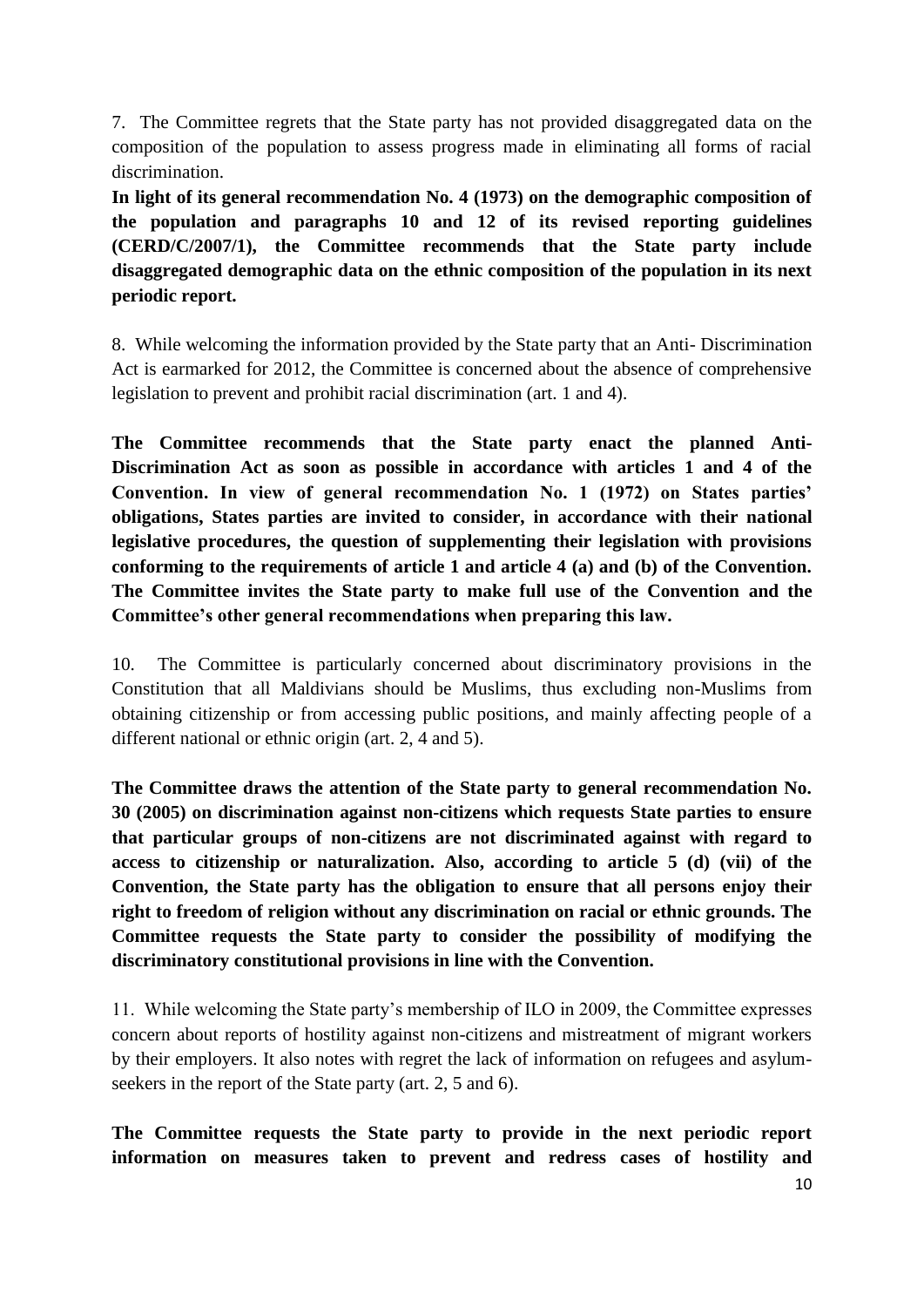**mistreatment against migrant workers as well as on the situation of refugees and asylum-seekers. In view of its general recommendation No. 30 (2005) on discrimination against non-citizens, the State party should continue to take measures to eliminate discrimination against non-citizens in relation to working conditions and work requirements, including employment rules and practices with discriminatory effects.**

**The Committee recommends that the State party consider ratifying the 1990 International Convention on the Protection of the Rights of All Migrant Workers and Members of Their Families, the 1951 Convention relating to the Status of Refugees and its 1967 Protocol, the 1954 Convention relating to the Status of Stateless Persons and the 1961 Convention on the Reduction of Statelessness.** 

12. The Committee notes with concern that the Maldives is a possible destination country for migrant workers trafficked into labour market and for women trafficked for the purpose of commercial sexual exploitation (art. 2, 5 and 6).

**The Committee recommends that the State party strengthen its ongoing efforts to prevent and combat human trafficking, encourages it to enact as soon as possible the Anti-Trafficking Bill under preparation and include information on any progress made in this area in the next periodic report.** 

**The Committee also recommends that the State party consider ratifying the 2000 Protocol to Prevent, Suppress and Punish Trafficking in Persons, especially Women and Children, supplementing the United Nations Convention against Transnational Organized Crimes.**

### **II. Special Procedures**

**Report of the SR on the human rights of internally displaced persons**  Mission to the Maldives [A/HRC/19/54/Add.1](http://www.ohchr.org/Documents/HRBodies/HRCouncil/RegularSession/Session23/A-HRC-23-43-Add3_en.pdf)

### **C. Context of internal displacement in Maldives**

#### **1. Potential internal displacement in the future**

12. As a small island nation, Maldives has a long history of resilience in the face of its delicate geographic and environmental profile. However, pressures in the form of climate change factors now increase the threat of rising sea levels and sea temperatures, as well as more frequent and severe weather events. A total of 90 inhabited islands have been flooded at least once in the course of the last six years, and 37 islands have been flooded regularly, at least once a year.12 Given that over 40 per cent of the population and housing structures in Maldives are within 100 metres of the coastline,13 flooding and other natural disaster risks threaten to damage infrastructures and the provision of essential services potentially affecting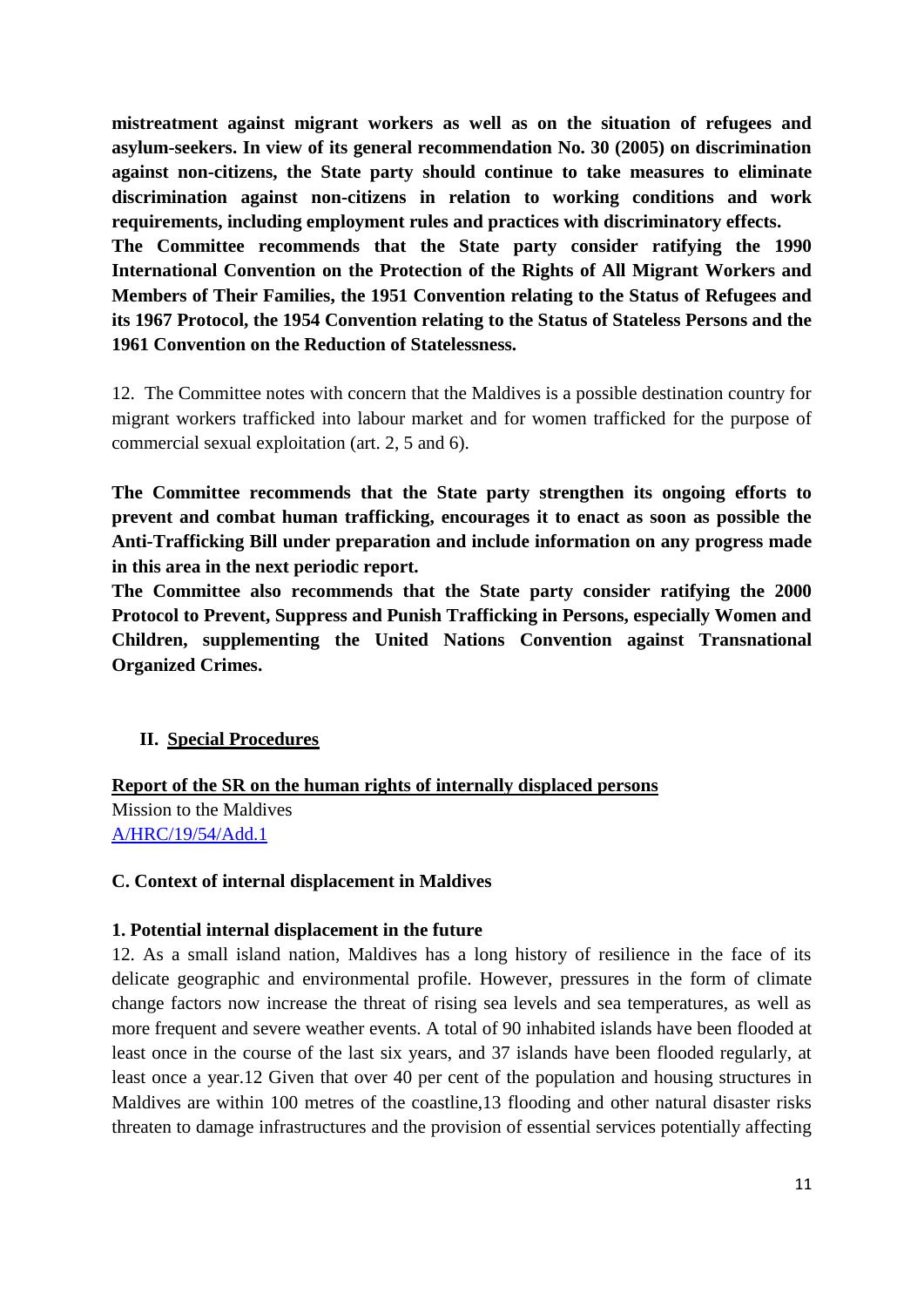food security, livelihoods, health and the overall well-being of vulnerable groups14 such as children, the elderly and the poor, in particular.

13. Population density, salination, and coastal erosion compound the social and economic vulnerabilities of the Maldives population—which is already affected by the scarce existence of natural resources, including land, and the lack of freshwater sources—rendering eventual internal displacement inevitable for the inhabitants of many small islands. This threat of internal displacement in Maldives is in the context of other key concerns, which include the vast geographic expanse over which the small islands are located, the difficulties in reaching and servicing these, the lack of sufficient land, and the overcrowding in many of the more urbanized or well-serviced islands, which precludes most IDPs from resettling there.

14. Given the specific environmental and physical characteristics of Maldives, the country is considered vulnerable to multiple natural disaster risks, both sudden and slow-onset, which threaten the infrastructure, biodiversity and environmental sustainability of many islands, to the extent of potentially rendering them unfit for human habitation, or requiring significant measures to rehabilitate or decongest them in the future. Moreover, projections of a rise in sea levels of 88 cm between 1990 and 2100, according to the worst-case scenario, would imply that many islands of Maldives could be either submerged or uninhabitable,15 but also that many islands are likely to face a severe risk of inundation much before that, as the sea rises. Some experts believe that disaster risk reduction can perhaps delay this prospect by decades.16 However, all of the above factors point to a situation in which potentially important levels of internal displacement can be anticipated, as well as a possible need in the future to find alternatives outside the physical territory of Maldives.

### **A. Protection through prevention, preparedness and mitigation**

33. The particular context of Maldives is one which will require ongoing prevention, mitigation and preparedness measures, as the delicate island environments, already under pressure due to a variety of factors, are further challenged by the effects of climate change, including in the form of more frequent and severe weather events and a rise in sea levels.

### **C. Durable solutions**

57. The implementation of durable solutions following the 2004 tsunami, including local integration and resettlement/relocation programmes, also presented a number of other issues, and appeared to be especially affected by the lack of a community-based approach that took into consideration the needs of the host community. In certain cases where IDPs were relocated to inhabited islands, the provision of high-quality new housing for them created tensions with local inhabitants who did not receive similar benefits, sometimes resulting in delays in construction projects, and longer term problems affecting social harmony on the islands.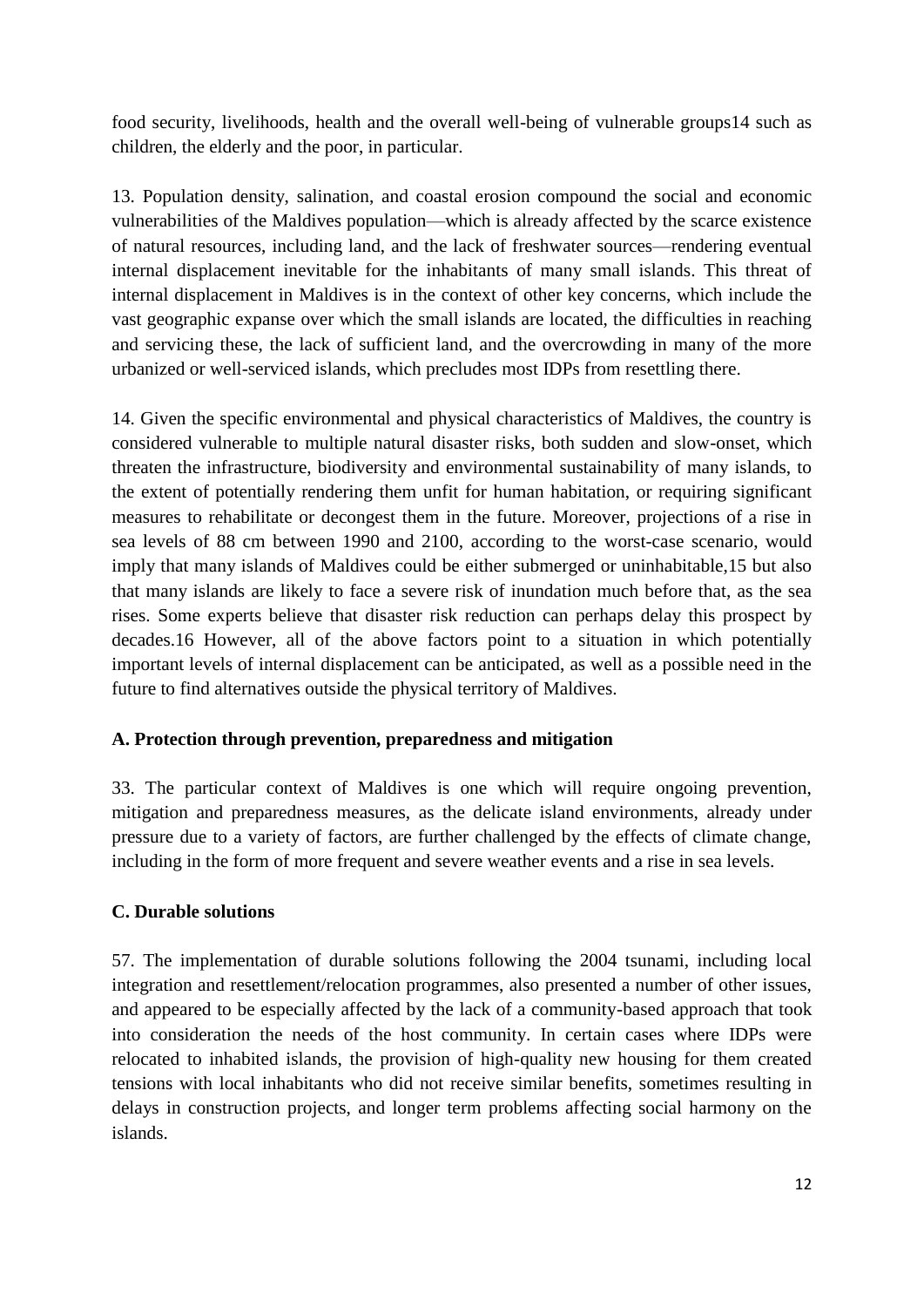58. Furthermore, some relocations of tsunami-affected IDPs that appeared to have been implemented in order to push forward the population consolidation policy (which existed before the tsunami) and the —safer islandl programme created controversy. There were complaints that IDPs did not receive full information before engaging in the relocation process, and disagreements within the Government at the time on whether tsunami recovery programmes should be mixed with long-term development goals.43 This raised concerns that some relocations may not have been entirely necessary, and that the tsunami was used as an opportunity to undertake relocations either in the framework of the consolidation policy or for other reasons. The case of Kandhulhudhoo, an island impacted by the tsunami but considered recoverable by some (many of its main structures appeared to remain intact), and whose inhabitants were relocated to the island of Dhuvaafaru, is often cited as one such example.

59. In the context of Maldives, the issue of durable solutions is particularly complex. In addition to the need to address durable solutions in situations of displacement triggered by sudden-onset disasters, which may or may not permit the return of island residents, the country must also envisage the development of durable solutions to internal displacement that is planned. Many durable solutions are likely to be closely linked to: adaptation strategies to the effects of climate change; the search for solutions permitting both sustainable development and the welfare and servicing of the population; the need to address overcrowding and coastal erosion on some islands; and the continued physical existence of the territory of the country. The Special Rapporteur believes that strategies and measures that are based on informed and voluntary decisions, well planned in advance, and that can preempt the grave deterioration of living conditions affecting the human rights of island populations or mass spontaneous internal displacement, would not only minimize the adverse effects of displacement but also improve the chances of successful durable solutions in situations where internal displacement is inevitable.

#### **V. Conclusions and recommendations**

69. **The Special Rapporteur believes that in the context of the various challenges faced by Maldives, disaster risk reduction and adaptation strategies, while essential, will not be sufficient to prevent internal displacement altogether, and that increased national attention, dialogue and commitment to address issues related to internal displacement should now be a priority for the country.**

70. **In view of the above, the Special Rapporteur would like to make the following recommendations.** 

#### 71. **To the Government of Maldives:**

**(a) Finalize and adopt the Bill on Disaster Management at the earliest opportunity. In the context of this Bill, and in consultation with key stakeholders, including civil society, IDP communities and United Nation agencies, integrate within this Bill a framework on**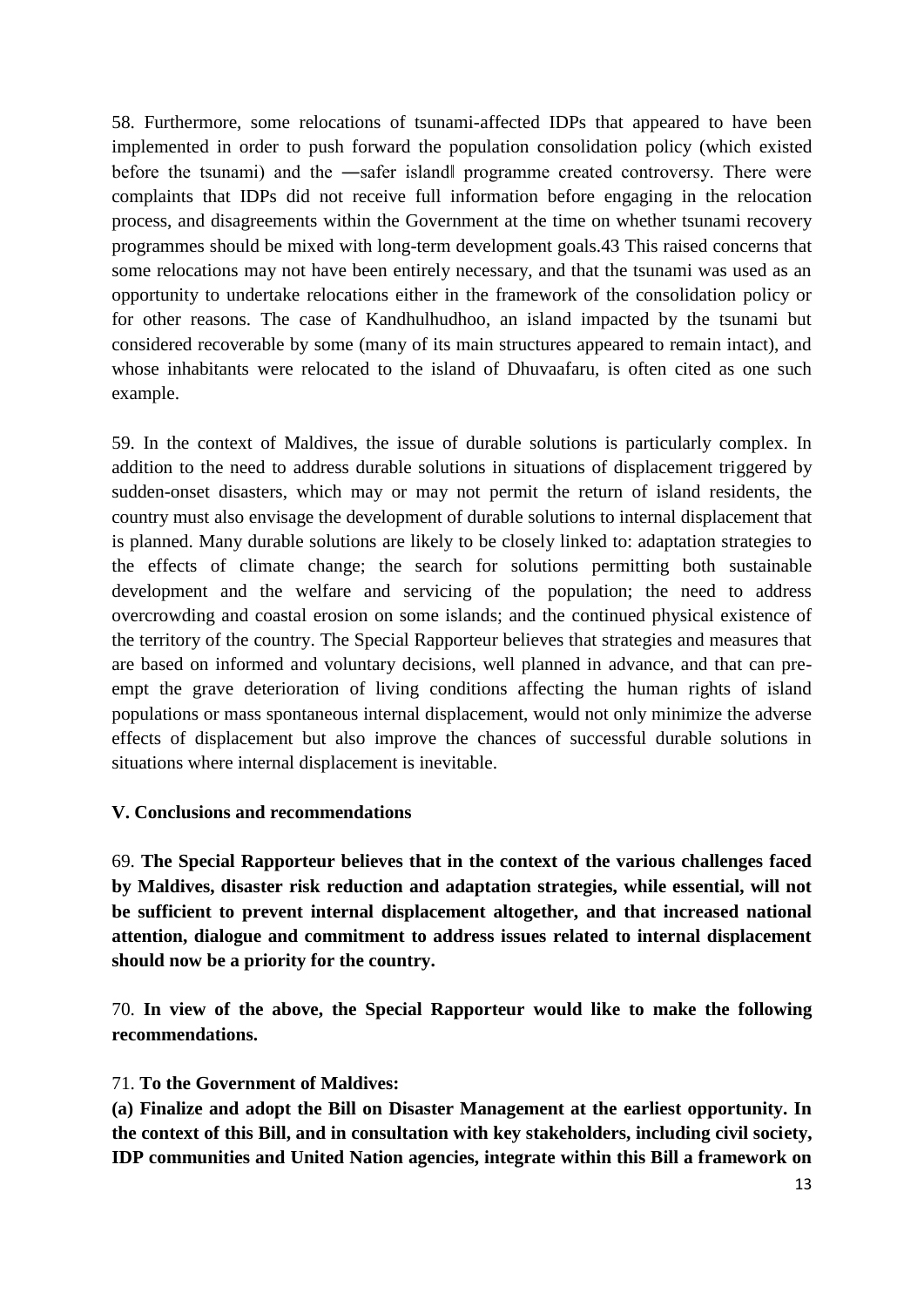**the rights, responsibilities and standards relevant to persons affected by internal displacement, in line with international human rights standards and the Guiding Principles on Internal Displacement;** 

**(b) Develop, in consultation with key stakeholders, policies, implementing legislation, guidance documents and other frameworks, to ensure a comprehensive national response to all stages of internal displacement due to sudden and slow-onset natural disasters, including climate change-induced displacement;** 

**(c) Ensure that national disaster management systems, laws and policies, as well as national development plans, climate change-adaptation strategies and internaldisplacement frameworks incorporate a human rights-based approach at all stages;** 

**(d) Review the current legal standing and resources of the existing National Disaster Management Centre, with a view to strengthening the capacity, mandate and effectiveness of the Centre, including in the context of the Government decentralization policy. In particular, the expertise of the Centre should be harnessed towards the development of a national IDP framework, integrating best practices and lessons learned from the 2004 tsunami in future programmes, strategies and capacity-building, and strengthening multi-stakeholder dialogue on internal displacement and related issues;** 

**(e) Specifically include internal displacement issues, including displacements outside of emergency contexts (in response to slow-onset natural disasters), into all relevant development plans and programmes, in line with a human rights-based approach and the Guiding Principles on Internal Displacement;** 

**(f) Promote awareness-raising, dialogue and consultations on disaster risk reduction strategies, sustainable national development, environmental protection, internal displacement and durable solutions at all levels, and in particular at the island and atoll levels. In relation to these, develop networks and strengthen understanding and engagement of civil society organizations, and the Human Rights Commission, on the human rights dimensions of these issues;** 

**(g) Develop mechanisms to facilitate and promote meaningful participation of displacement-affected communities, or communities at risk of internal displacement, in decisions, programmes and other measures that have an impact on them, including at the humanitarian assistance, early recovery and development stages. Ensure that women, youth, vulnerable groups and receiving or host communities are fully informed, consulted and engaged at all stages of the process;** 

**(h) Develop particular guidance and specific standards, in line with international human rights and the Guiding Principles on Internal Displacement, with regard to situations where the relocation of populations is deemed necessary due to the effects of climate change or other factors. In particular, issues of compensation, property rights, procedural rights, community and cultural identity, livelihoods and support to receiving communities should be addressed;** 

**(i) Develop an action plan, including a transitional plan, towards the full implementation of the Government decentralization policy in relation to the disaster risk reduction, local development, environmental protection and other related**